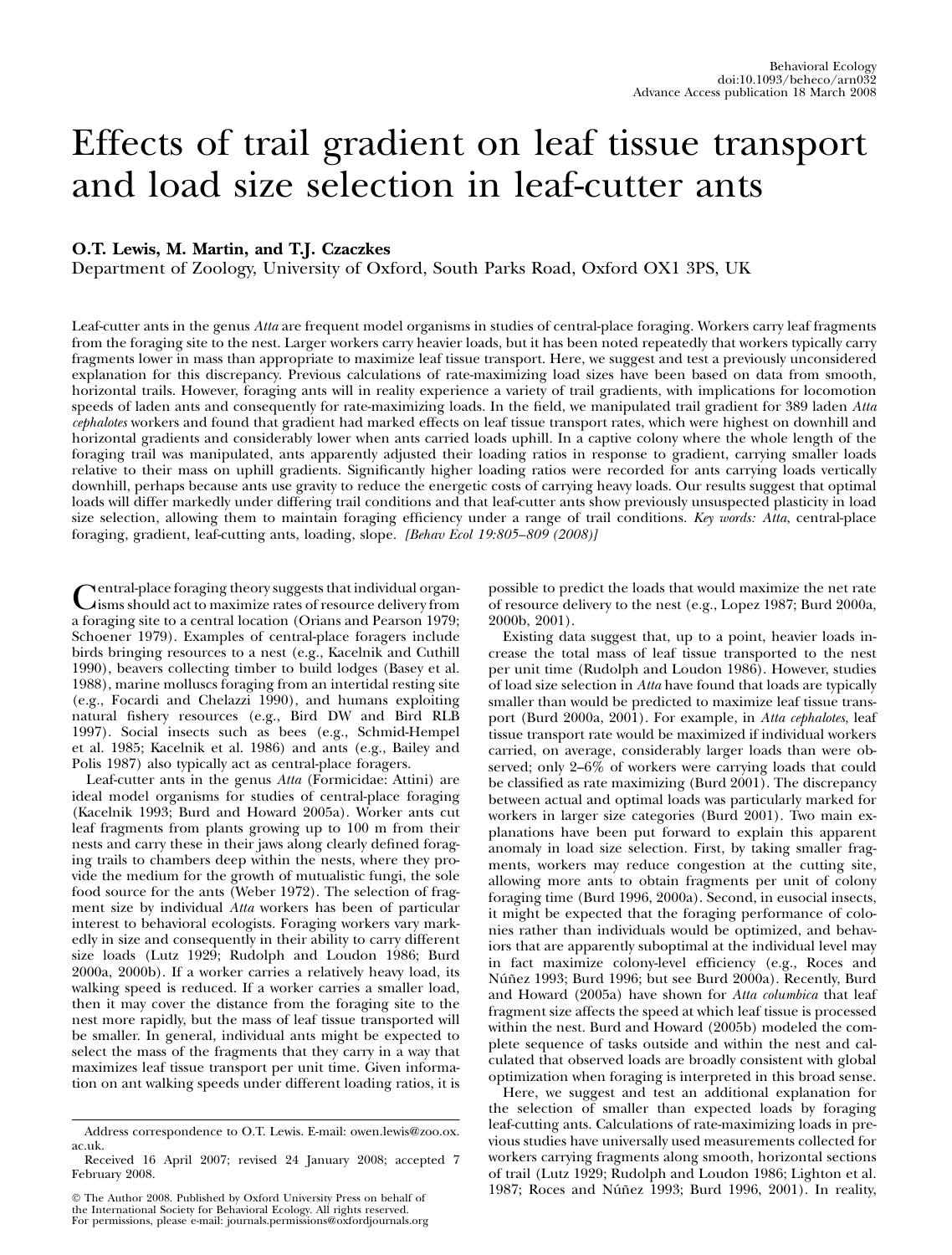foraging trails of Atta (including trails used in previous studies to investigate load size selection) will have numerous uphill and downhill sections. Uphill and downhill load carriage is likely to have markedly different energetic consequences for load-carrying ants (Full and Tullis 1990; but see Lipp et al. 2005), and rate-maximizing load sizes under these conditions may be reduced if loads of differing sizes are favored at different trail gradients. Furthermore, if rate-maximizing load sizes vary with trail characteristics, selection may favor plasticity in load carrying behavior sensitive to these changes. We explored the effects of trail gradient on load size selection and leaf tissue transport rates in the leaf-cutter ant, A. cephalotes (L), by manipulating trail gradient experimentally, both in the field and using a laboratory colony. We ask 1) whether mean leaf tissue transport differs at different trail gradients, 2) how the relationship between loading ratio and speed is affected by trail gradient, and 3) whether individual workers in the captive colony adjust load size in response to trail gradient. We discuss our results in the context of central-place foraging theory.

#### MATERIALS AND METHODS

#### Data collection

## Field manipulation of trail gradient

To establish how trail gradient affects the speed and leaf transport rates achieved by laden ants, we exposed laden A. cephalotes worker ants to trails at a range of gradients at the La Selva Biological Station in northeastern Costa Rica (10°25'52"N,  $84^{\circ}00'12''$ W) during July and August 2006. We selected 8 large ( $>82 \text{ m}^2$ ), well-established A. cephalotes colonies in the vicinity of the field station and drew approximately equal numbers of laden ants at random from each colony by selecting the first laden ant to walk past an arbitrarily selected point on the foraging trail. Workers with hitchhiking minima ants on their leaf fragments were not selected. Selected ants were lifted by their load using flat-nosed entomological tweezers and transferred to a  $2 \times 50$ –cm wooden runway marked with a 1-cm scale. After allowing the ant to settle for 30 s with the runway in a horizontal position, the runway was rotated to a preselected gradient. The time it took an ant to walk a particular distance along the upper surface of the runway was recorded to 0.1 s with a handheld stopwatch, along with the distance walked (to the nearest centimeter). Data for distances <5 cm were usually discarded unless the ant was moving sufficiently slowly to allow accurate timing. Eleven runway gradients were tested at intervals of 18°, ranging from 90° (ant walking vertically upward) through 0° (ants walking horizontally) to  $-90^{\circ}$  (ants walking vertically downward). One measurement is analyzed per ant individual for a randomly selected gradient. We analyze data for 390 individual ants, with sample sizes ranging from 28 to 45 for each gradient. Data collection occurred between 0800 and 1800 h, and no data were collected during or 2 h subsequent to heavy rain. When measurements on an ant were completed, the ant and leaf fragment were placed in a 1-ml Eppendorf tube and returned to the laboratory. The wet masses of ants and leaf fragments were measured on a Scientech SA 80 analytical balance (readability and repeatability =  $0.0001$  g).

## Manipulation of trail gradient for a captive colony

To investigate the response of ants to manipulation of the gradient of the entire foraging trail, a captive colony of A. cephalotes was established in a controlled temperature room, using stock originating in Trinidad. The colony consisted of approximately 1000 individual ants when obtained in April 2003. The colony was maintained at  $25 \text{ °C}$  and  $>75\%$  relative humidity.

The nest chamber was linked to a foraging platform by a 1 m length of garden cane, roughened with coarse sandpaper. Depending on the treatment, the foraging platform was either lowered or raised relative to the nest platform, to generate a range of trail gradients. We tested ants at 5 trail gradients over a 3-week period in May 2003: -90° (vertical trail, foraging platform above nest),  $-45^{\circ}$ , 0° (horizontal trail),  $+45^{\circ}$ , and +90° (vertical trail, foraging platform below nest). Treatments were applied sequentially and in randomized order, with at least 2 discrete recording periods at each gradient. At least 12 h separated measurements at each gradient. Data collection began once a foraging trail was established to the food source (typically 1–3 h after any change in trail gradient). Foraging ants were supplied with an ad libitum supply of fresh privet (Ligustrum vulgare) shoots. The same plant was used throughout the experiment because varying quality food resources can result in altered foraging patterns (Cherrett 1972; Roces and Núñez 1993; Roces and Hölldobler 1994). Ants for observation were selected haphazardly as the first laden ant to move onto the bamboo trail once the observer was ready to begin data collection. Only a single ant was observed at any one time. Ants were timed (to the nearest 0.1 s) with a handheld stopwatch over the 1-m course, and then the ant and its leaf fragment were collected and the mass of each measured (to 0.1 mg) on a microbalance. Ants were not returned immediately to the colony as distressed ants were found to disrupt foraging, and so that individual ants could not be measured twice within a trial. We made no attempt to mark individual ants. When ants "collided" with workers moving in the opposite direction on the cane, the time delay (typically  $\leq 0.5$  s for each collision) was recorded and subtracted from the total time taken on the trail. Burd (2001) found that calculated rate-maximizing load sizes were similar, whether or not collisions were taken into account, and all results were qualitatively identical using unadjusted walking speeds or when ants that experienced 5 or more collisions were excluded from the analyses.

#### Data analysis

Following Rudolph and Loudon (1986), we use leaf transport rates (load mass  $\times$  velocity) to measure resource gain and loading ratios ([ant mass  $+$  load mass]/ant mass) to quantify relative load size for individual ants. Loading ratios and tissue transport rates were compared among treatments using analysis of variance (ANOVA), with trail gradient as a categorical variable. We carried out model criticism (plots of residuals against fitted values and histograms of residuals) to ensure that our data met the normality and homogeneity of variance assumptions for parametric tests. All 3 response variables (leaf transport rate, ant mass, and loading ratio) were  $log_{10}$  transformed to improve normality of residuals and homogeneity of variance. The interacting effects of  $log_{10}$  loading ratio and gradient on  $log_{10}$  ant speed (meter per second) were investigated further using analysis of covariance, with gradient again treated as a categorical variable. To check for potential confounding effects on foraging in the captive colony, we investigated whether the mean body size of workers (using ANOVA) and levels of traffic measured as the number of collisions per ant transit (using a Kruskal–Wallis test) differed under different gradient treatments.

# **RESULTS**

#### Does trail gradient affect leaf transport rate?

For ants in the field, there were marked effects of gradient on leaf transport rate  $(F_{10,379} = 6.74, P < 0.001;$  Figure 1). Leaf tissue transport was highest on downhill and horizontal trails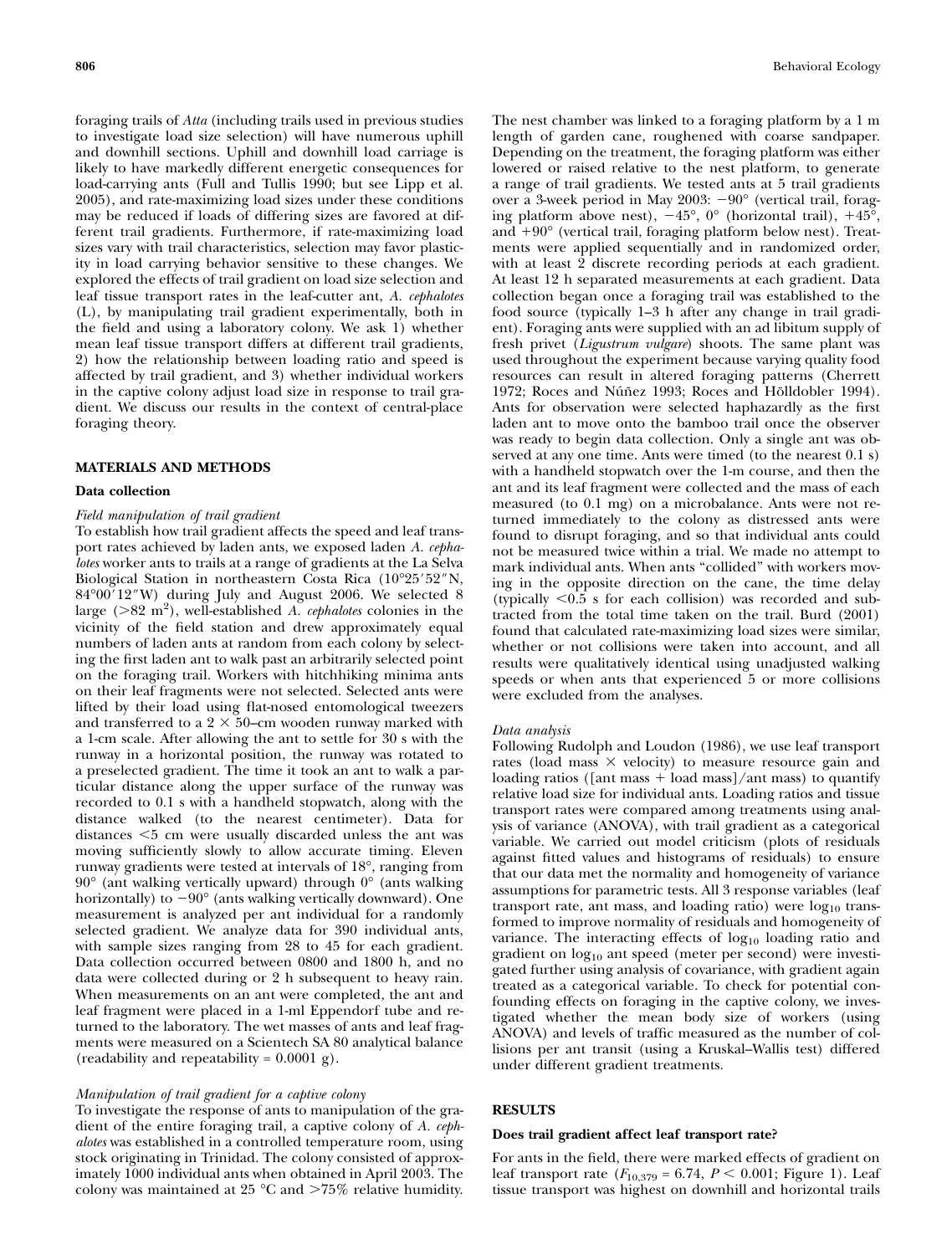

#### Figure 1

Effects of trail gradient on leaf tissue transport (grams per second) for workers from 8 natural colonies of Atta cephalotes. Error bars show standard errors of the mean. Sample sizes are as follows:  $31$  at  $-90^{\circ}$ ,  $37$  at  $-72^{\circ}$ ,  $42$  at  $-54^{\circ}$ ,  $37$  at  $-36^{\circ}$ ,  $33$  at  $-18^{\circ}$ ,  $33$  at  $0^{\circ}$ ,  $40$  at  $18^{\circ}$ ,  $28$ at 36°, 45 at 4°, 32 at 74°, and 32 at 90°.

but declined sharply and progressively when ants carried loads uphill. For the captive colony, leaf tissue transport (grams per second) for individual ants also differed significantly among treatments ( $F_{4,150}$  = 16.76,  $P < 0.001$ ) and was lowest on the 2 uphill gradients. However, for the captive colony, there was some evidence that leaf transport rate was lower on downhill gradients compared with a horizontal trail (Figure 2a).

# How is the relationship between loading ratio and speed affected by trail gradient?

For ants measured in the field, walking speed declined with loading ratio  $(F_{1,368} = 86.97, P \le 0.001)$ , trail gradient had a significant effect on walking speed  $(F_{10,368} = 3.21, P =$  $(0.001)$ , and there was no significant gradient  $\times$  loading ratio interaction ( $F_{10,368} = 1.44$ ,  $P = 0.162$ ). Similarly, for the captive colony, walking speed decreased with loading ratio  $(F_{1,145} = 28.49, P \le 0.001)$ , trail gradient had a significant effect on speed  $(F_{4,145} = 4.69, P \le 0.001)$ , and there was no evidence that the slopes of the relationship between loading ratio and walking speed varied among gradient treatments  $(F_{4,145} = 1.77, P = 0.138).$ 

## Do individual workers adjust load size in response to trail gradient?

In the captive colony, gradient had a highly significant effect on loading ratio ( $F_{4,150}$  = 5.99,  $P < 0.001$ ; Figure 2c). Atta cephalotes workers operate under the highest loading ratio when the foraging site is vertically above the nest. The next highest loading ratio is for horizontal foraging trails. The loading ratios for uphill gradients of  $+90^{\circ}$  and  $+45^{\circ}$  and for the downhill gradient  $-45^{\circ}$  are similar and lower.

#### Potential confounding variables

In the captive colony, the mean body mass of foraging ants was unaffected by gradient treatment ( $F_{4,150}$  = 1.06,  $P$  = 0.378; Figure 2b). The median number of collisions experienced by laden ants was 1. There was no significant effect of trail gradient on the number of collisions, which acts as a measure of



Figure 2

Effects of trail gradient on (a) leaf tissue transport (grams per second), (b) forager mass (grams), and (c) loading ratio for a captive colony of Atta cephalotes. Error bars show standard errors of the mean. Sample sizes are as follows:  $30$  at  $-90^{\circ}$ ,  $15$  at  $-45^{\circ}$ ,  $63$  at  $0^{\circ}$ ,  $15$  at  $45^{\circ}$ , and 32 at 90°.

trail congestion (Kruskal–Wallis test, adjusted for ties:  $H =$ 6.94, df = 4,  $P = 0.139$ .

## DISCUSSION

Maximization of central-place foraging might be achieved by alterations in the mass of loads carried by individual workers. Previous studies have investigated load size selection in leafcutting ants in relation to travel distance, both in the field and in the laboratory, but have failed to find consistent relationships (e.g., Roces 1990; Wetterrer 1990; Burd 1995). To the best of our knowledge, this is the first study to investigate foraging efficiency and load size selection in relation to trail gradient.

We found that trail gradient had marked effects on A. cephalotes foraging (Figure 1). Leaf transport rates were reduced on uphill gradients because of lower walking speeds (Lipp et al. 2005). We made no attempt to calculate rate-maximizing loads (cf., Burd 2001) because we did not manipulate load sizes of individual workers. However, the marked differences in leaf tissue transport rates observed among gradients suggest that calculations of rate-maximizing loading ratios based on data collected solely from flat trail sections will be misleading. Because Atta species often forage in the canopy of trees (Wirth et al. 2003), downhill sections will represent a major element of many foraging trails. Furthermore, even if the foraging trail is largely along the ground, at the scale of an ant, even a nominally horizontal trail will comprise numerous uphill and downhill sections.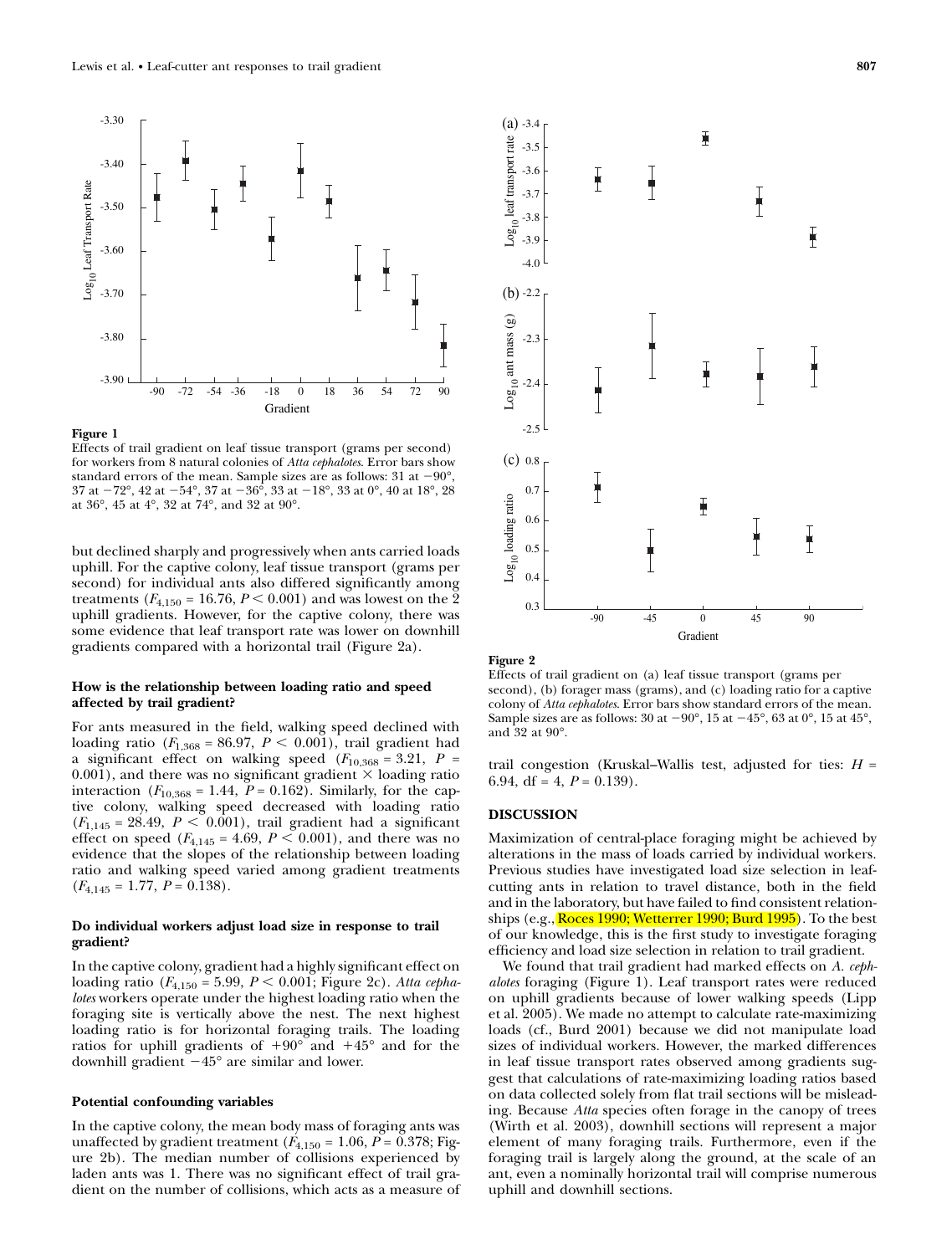A novel result from our captive colony study is that A. cephalotes workers appear to alter their loading ratios according to gradient, with observed differences in loading ratios consistent with the apparent ease with which loads are transported over the different gradients. In general, smaller loads were carried on the gradients where ant walking speeds are lowest. Thus, on uphill gradients, there was a decrease in loading ratio of around 20% relative to a horizontal trail. Reduced walking speed at a given loading ratio is to be expected for ants carrying loads on uphill gradients, where they need to do extra work to overcome gravity (Taylor et al. 1972). Such responses may have an adaptive explanation if they result in enhanced leaf tissue transport rates under the prevailing trail conditions. We excluded the possibility that differences in trail congestion were responsible for the differences observed and also found no evidence for a colony-level response to trail gradient in terms of forager mass. This makes it unlikely that the observed differences in leaf tissue transport among treatments are a consequence of differences in ant mass. In the relatively young captive colony, there was little heterogeneity in worker mass, so the possibility that such effects occur in more established colonies cannot be excluded.

Atta ants are known to respond to gravitational cues (Vilela et al. 1987), and our results suggest that on vertical, downhill trails, they may be able to exploit gravity to reduce the energetic costs of carrying heavy loads, making higher loading ratios feasible. Experimental augmentation of load mass can cause laden workers descending vertical tree trunks to fall (Burd M, personal communication, July 2006), but there is no evidence for such an effect (which could potentially limit load size to a lower value than would be possible if loads were only carried horizontally) in our data set, perhaps because loads have been selected by individual ants rather than manipulated artificially. An apparent exception to the general pattern of higher loading ratios on level and downhill gradients occurred when ants carried loads at  $-45^{\circ}$ , when loading ratios were lower than on either a horizontal trail or a vertically downhill trail  $(-90^{\circ})$ . Perhaps at  $-45^{\circ}$ , any beneficial effects of gravity are insufficient to counteract the negative effect of the turning moment generated around the ant's head by the weight of the leaf and the associated difficulty of maintaining traction on the trail surface. However, there is no indication from the analysis that the relationship between loading ratio and speed has a steeper slope on intermediate, downhill gradients.

Burd and Howard (2005a, 2005b) show that apparently suboptimal loads in A. columbica can be explained if fragment processing within the nest is taken into account. We made no attempt to measure this component of the foraging process because we focused solely on aboveground foraging. However, our results and those of Burd and Howard (2005a, 2005b) are not necessarily mutually exclusive: both trail gradients and handling constraints could act together to limit optimal load sizes. Atta trail gradients in nature will be downhill on average (because foraging sites are above ground and the nest is underground), so based on our results we would predict Atta workers to carry larger (not smaller) loads than those calculated in previous optimum foraging studies. If this is the case, the processing costs identified by Burd and Howard (2005a, 2005b) might after all be the best explanation of the discrepancy between rate maximizing and actual loading ratios. However, the variance in gradients on a typical Atta foraging trail may be more critical than the mean gradient, and even nominally level trails will have numerous short uphill and downhill sections (e.g., where trails cross fallen trunks and branches). Thus, load size selection may be determined by these extreme gradients, rather than by the overall mean gradient. A final but perhaps unlikely possibility is that different mechanisms limit load size selection in A. cephalotes and A. columbica.

Careful field experiments involving large colonies with a full range of worker sizes will be required to understand fully the importance of trail gradient in determining load size. In particular, it remains to be seen whether ants adjust their load size on ''real'' foraging trails where both uphill and downhill sections occur. Such experiments will be challenging because of the necessity to manipulate the gradient of all or at least a substantial proportion of the foraging trail. Precisely how ants "anticipate" trail gradients will also be of considerable interest and should be amenable to experimental investigation. For example, it is possible that selection of load sizes may be based on their experience of the outward journey or on a chemical cue provided by other workers.

Our results have implications for central-place foraging models in general. Environmental conditions that exert differing energetic costs on foragers between the foraging point and the central point, and which vary in both time and space, are likely to be the rule rather than the exception. Gradient effects, as considered here, are a particular example that will apply widely to terrestrial vertebrates and invertebrates (Taylor et al. 1972), and parallel situations may occur for aerial locomotion. For example, optimal foraging strategies of birds are likely to differ markedly under different wind vectors relative to potential foraging sites (Shamoun-Baranes and van Loon 2006). Such effects will inevitably complicate models of central-place foraging. Although few such models are used to generate specific quantitative predictions, researchers will need to consider whether models that neglect environmental factors such as the gradient, which foragers must traverse, will lead to altered conclusions. However, testing these effects using manipulative experiments of the kind we describe here will only be feasible for a restricted range of species.

## FUNDING

Royal Society University Research Fellowship (O.T.L.).

We thank Martin Burd, Anna Pike, Graham Taylor, Anne Froude, and 2 anonymous reviewers for comments and discussion and David Stradling for supplying the ant colony.

# **REFERENCES**

- Basey JM, Jenkins SH, Busher PE. 1988. Optimal central-place foraging by beavers: tree-size selection in relation to defensive chemicals of quaking aspen. Oecologia. 76:278–282.
- Bird DW, Bird RLB. 1997. Contemporary shellfish gathering strategies among the Meriam of the Torres Strait Islands, Australia: testing predictions of a central place foraging model. J Archaeol Sci. 24:39–63.
- Burd M. 1995. Variable load size-ant size matching in leaf-cutting ants, Atta colombica. J Insect Behav. 8:715–722.
- Burd M. 1996. Foraging performance by Atta columbica, a leaf-cutting ant. Am Nat. 148:597–612.
- Burd M. 2000b. Body size effects on locomotion and load carriage in the highly polymorphic leaf-cutting ants Atta colombica and Atta cephalotes. Behav Ecol. 11:125–131.
- Burd M. 2000a. Foraging behaviour of Atta cephalotes (leaf-cutting ants): an examination of two predictions for load selection. Anim Behav. 60:781–788.
- Burd M. 2001. Leaf tissue transport as a function of loading ratio in the leaf-cutting ant Atta cephalotes. Ecol Entomol. 26:551–556.
- Burd M, Howard JJ. 2005a. Central-place foraging continues beyond the nest entrance: the underground performance of leaf-cutting ants. Anim Behav. 70:737–744.
- Burd M, Howard JJ. 2005b. Global optimization from suboptimal parts: foraging sensu lato by leaf-cutting ants. Behav Ecol Sociobiol. 59:234–242.